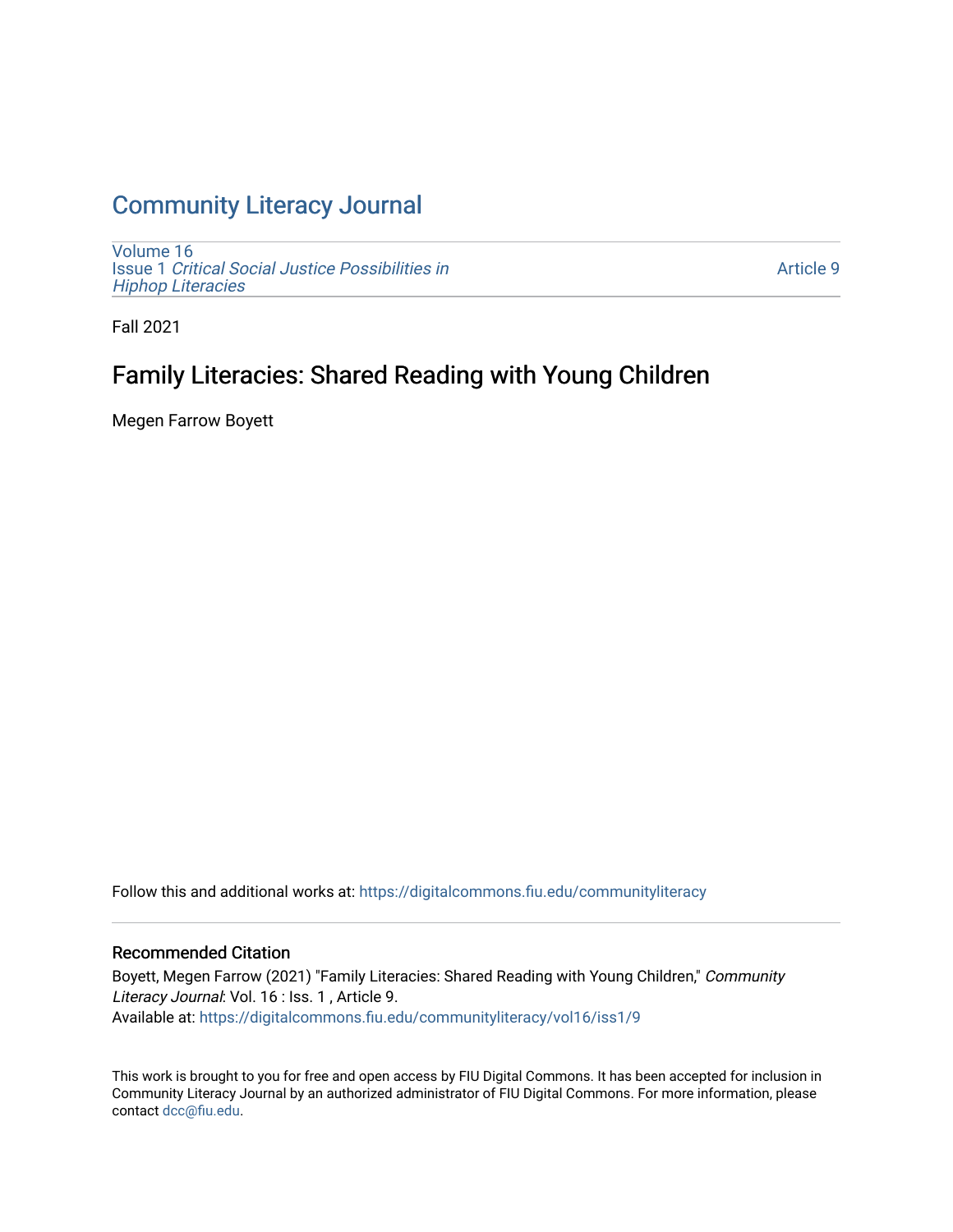# **Family Literacies: Shared Reading with Young Children**

## *Rachael Levy and Mel Hall*

**Routledge, 2021, pp.179**

#### *Reviewed by Megen Farrow Boyett* **University of Louisville**

**W**hile "family literacy" has been a popular term and concept in para-educational settings since the 1980s, it has often focused on using home popular term and concept in para-educational settings since the life to meet educational aims, rather than studying the family as a site of literate experiences in its own right. In their book *Family Literacies: Reading with Young Children*, Rachael Levy and Mell Hall intentionally move away from school-based aims for pre- and primary-school children to instead ask what *families* get from creating, sustaining, and sharing literacy experiences. They explore



a widely acknowledged, but surprisingly under-researched, family literacy practice: reading with young children. Levy and Hall frame what they call "shared reading" as a familial act that shapes routines, reinforces emotional bonds, and displays familial "belonging" both to family members and outsiders. Focusing on children who have not yet started school allows them to explore "shared reading" as a separate activity from "learning to read," though their findings have major implications for both preschool community literacy programs and, potentially, primary classrooms.

The book draws on findings from the Shared Reading Project, which interviews families to understand how shared reading "is perceived in their homes and how it fits (or does not fit) within everyday family life" (13). Levy and Hall's findings stress the importance of understanding the habits and goals of individual families, in order to create programming that supports ongoing literacy practices rather than promoting school readiness. Demonstrating the difference in findings that a shift in focus can yield, the authors examine families and homes, rather than programs, until they discuss implications in the book's final chapters. The authors use theory and methods from sociology to study shared reading as a feature of everyday life, asking what the activity achieves *for families* and making reading a means to an end, rather than a goal.

The book is clearly laid out in ten chapters: an introduction to gaps in family reading research, two chapters reviewing relevant work on reading as a sociological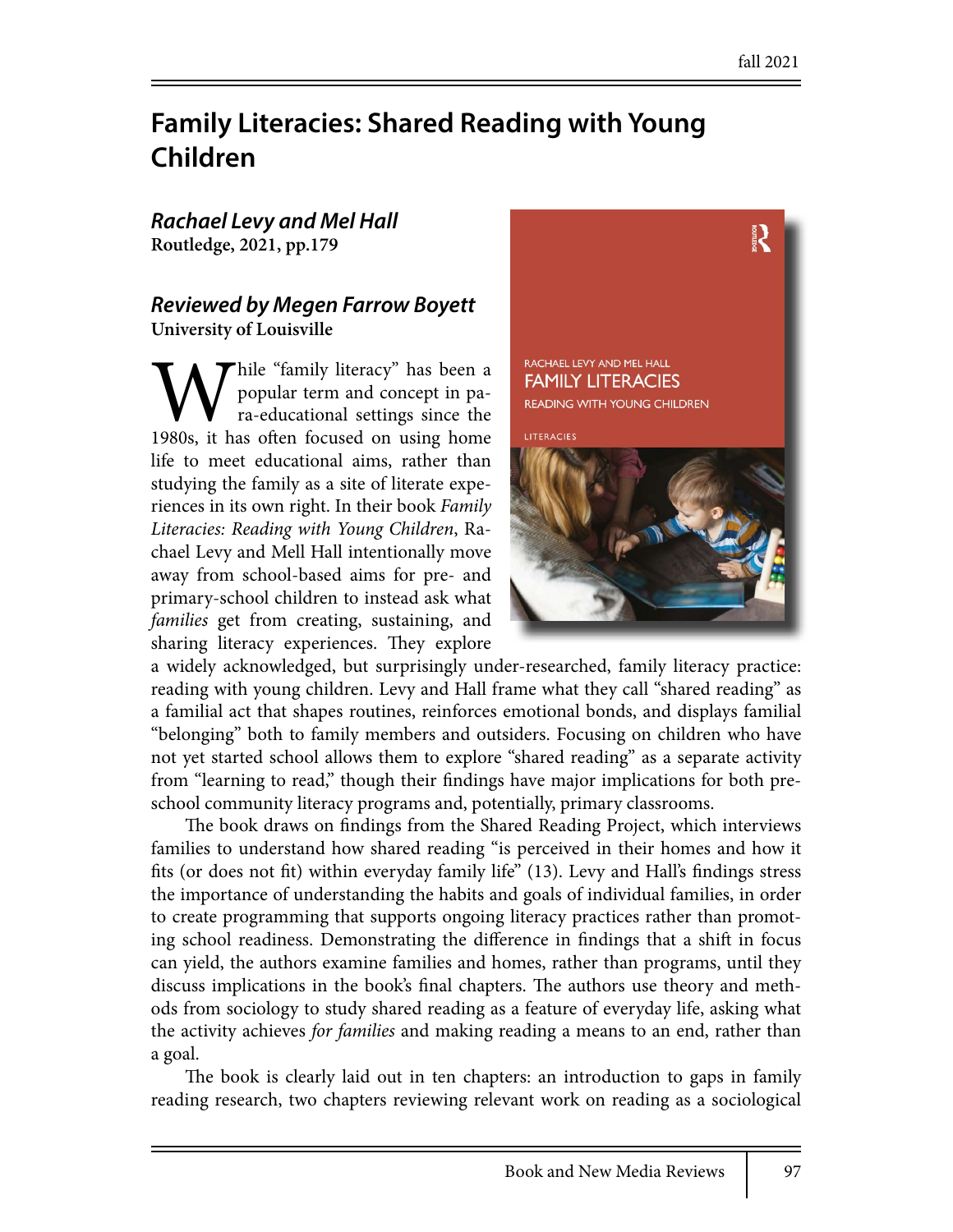practice and shared reading as a topic of study, one chapter laying out their study's methodological choices and ethical commitments, two chapters discussing findings, two chapters discussing implications, and a conclusion that imagines what shared reading, as defined here, could mean for families once children begin school. The clarity and care of these chapters is a particular strength of *Family Literacies: Reading with Young Children*, at every level of organization. Levy and Hall are careful to explain their interlocutors without heavy theoretical discussions and to make explicit connections between pieces of their study, indicating a desire for findings to be quickly understood and implications quickly put into practice. While this work contributes to family literacy scholarship, it's clear that the authors anticipate practitioners reading and making use of their findings in daily work.

Chapter one, "Reading with Young Children: An Introduction," lays out the central goal of the research study: "to understand what families do when they read with their children," as well as the values, beliefs, and personal choices that inform the practice (9). Previewing the larger conversations of the book, Levy begins with a personal narrative about the importance of shared reading and storytelling in her childhood home. While her own parents neither read on their own nor pushed educational attainment, reading together throughout the day was a treasured activity during her childhood. Using this narrative, the authors invite readers to wonder what motivates parents to read to their children. They focus especially, though not exclusively, on economically disadvantaged families, at whom reading intervention programs are most often aimed.

Having previewed big themes, the writers home in on "reading" and "shared reading" as terms. Drawing from Levy's earlier research with pre- and primary-school children, the authors argue that school discourses couple "reading" with phonetic instruction and mastering skills. When reading was seen as a linear process of learning to de-code print, rather than a meaningful engagement with a text, children as young as kindergarten saw themselves as "poor" readers, or even non-readers. While the authors take it for granted that "most of us want children to become confident, motivated, and engaged readers," they suggest that we must recognize reading as a more fluid construct than traditional school discourse dictates. Studying reading practices within homes—not to "find out what's wrong" but rather "to understand what families do when they read with their children"—offers a way to see reading as a complex set of socio-culturally embedded practices (9). With this in mind, they turn to shared reading, defined as "an activity where a child is engaged in focusing on a text with another person (usually an adult) for a sustained period of time" (9). They define text broadly, to include digital texts and e-readers, though nearly all examples of shared reading within the study were print-based. The authors also clarify that while "shared" reading" could mean "reading to a child" or "listening to a child read," the book focuses on the former. Thus, they study the relationship between a caretaking adult and a young child, mediated by a visual text, and distance themselves from studies of reading "mastery." These kinds of careful, expansive definitions—in which the authors specify their use of terms while offering further possibilities for work outside of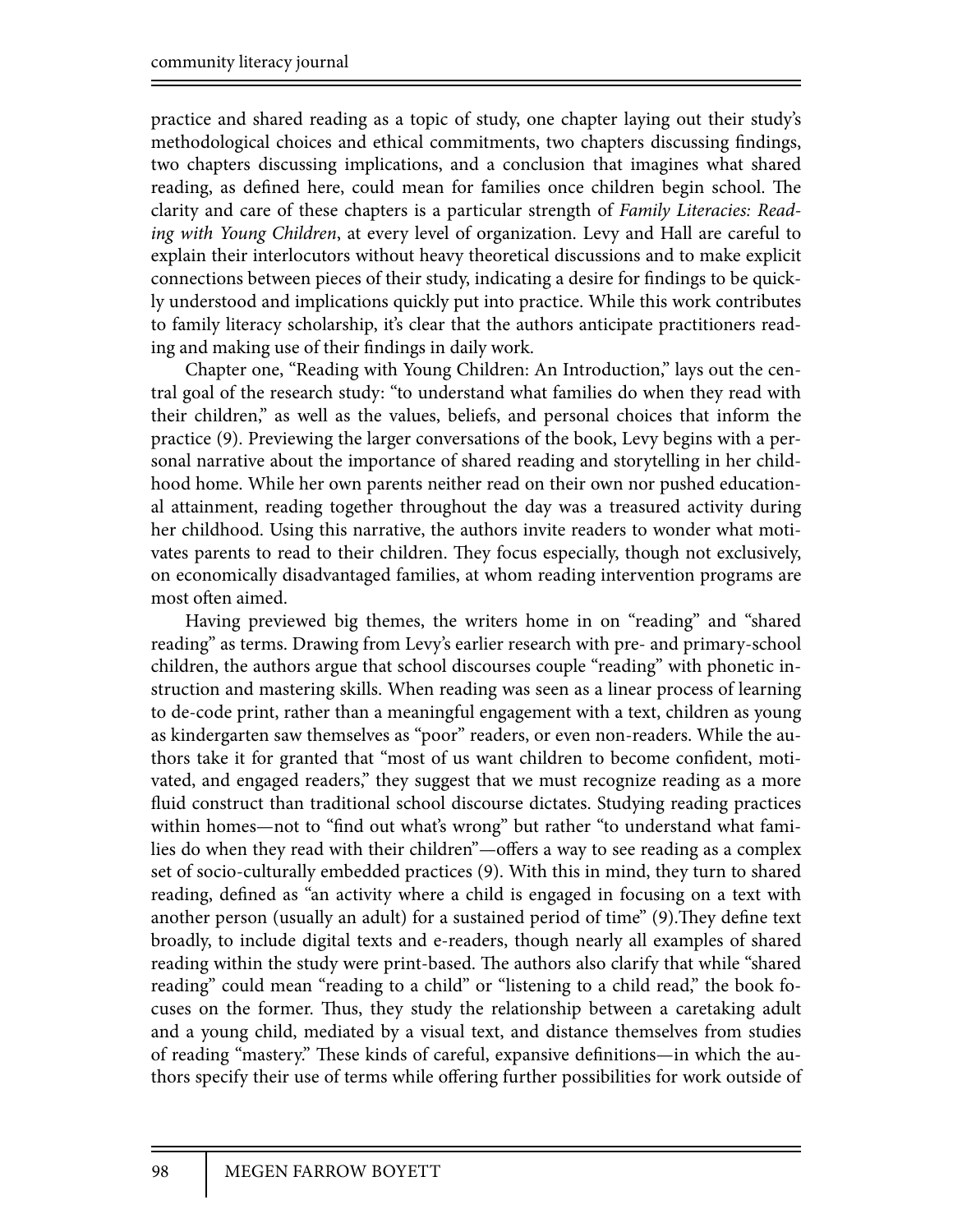their own—characterize the book. This sophisticated move invites further work in the same vein, while carving out a niche for this study within family literacy cannon.

In chapter two, "Sociological Perspectives on Reading," Levy and Hall establish the book as primarily a sociological study of reading. Because reading is an everyday practice "deeply embedded in constructions of class, worth, and value," a central purpose of this chapter is to explore how reading functions as a social practice, and how the discourses surrounding it both shape reading practices and people's identities as "readers" (17). They begin by defining "socialization" as an ongoing practice of finding one's identity by interpreting and enacting the values of one's communities. Using Urie Bronfenbrenner's ecological systems theory, they locate school and home as two dominant spheres that children navigate between as they learn to identify and value themselves as "readers." Comparisons between these two spaces helps disrupt an assumption that home literacy experiences should feed into school goals. Instead, they suggest the opposite: Levy's previous play-based research with young readers indicates that a scholastic focus on phonics narrows children's definition of reading and thus their view of themselves as "readers." Homes, on the other hand, seem to provide a broader definition of reading, because members of the family—including children—have an active role in shaping family values and using literacy activities to accomplish their own purposes. Discovering these purposes is a central thrust of the book, but the authors suggest two possibilities: 1) shared reading not only creates physical and emotional bonds between family members and 2) it "displays" the family (broadly defined) as a unit that does "family" things for both members and outsiders. Findings chapters explore how individual families discuss and complicate these two motivations for shared reading.

Chapter three "Shared Reading Practices," acts as a second literature review that brings sociological discussions of literacy into conversation with current research on shared reading practices. Again, the book focuses on adults reading to children, rather than listening to them read, further creating further separation from skill-based perceptions of reading. The authors also re-emphasize children's agency in shared reading activities, which continues to be an important theme in findings. Previous research, they argue, indicates social, emotional, and mental benefits of shared reading for both children and parents. Using "bedtime stories," as an extended example from literature, however, the authors demonstrate that institutional suggestions for shared reading are embedded in socio-cultural discourses of that often privilege white middle-class literacies and require certain material needs to be met. In order to ensure that more families can develop shared reading practices that fit their daily lives, the authors suggest a sustained focus on how and why individual families incorporate reading into their daily routines, as well as barriers they encounter.

In chapter four, "Researching Family Lives," the authors lay out their study constraints and decisions. Unsurprisingly, most work on shared reading has tended to treat children's linguistic development as an end goal—in line with educational outcomes. Diverging from this trend, Levy and Hall emphasize "understanding *families*  and their everyday practices" (47, emphasis in original). To this end, they conducted semi-structured narrative interviews in participants' homes, which allowed them to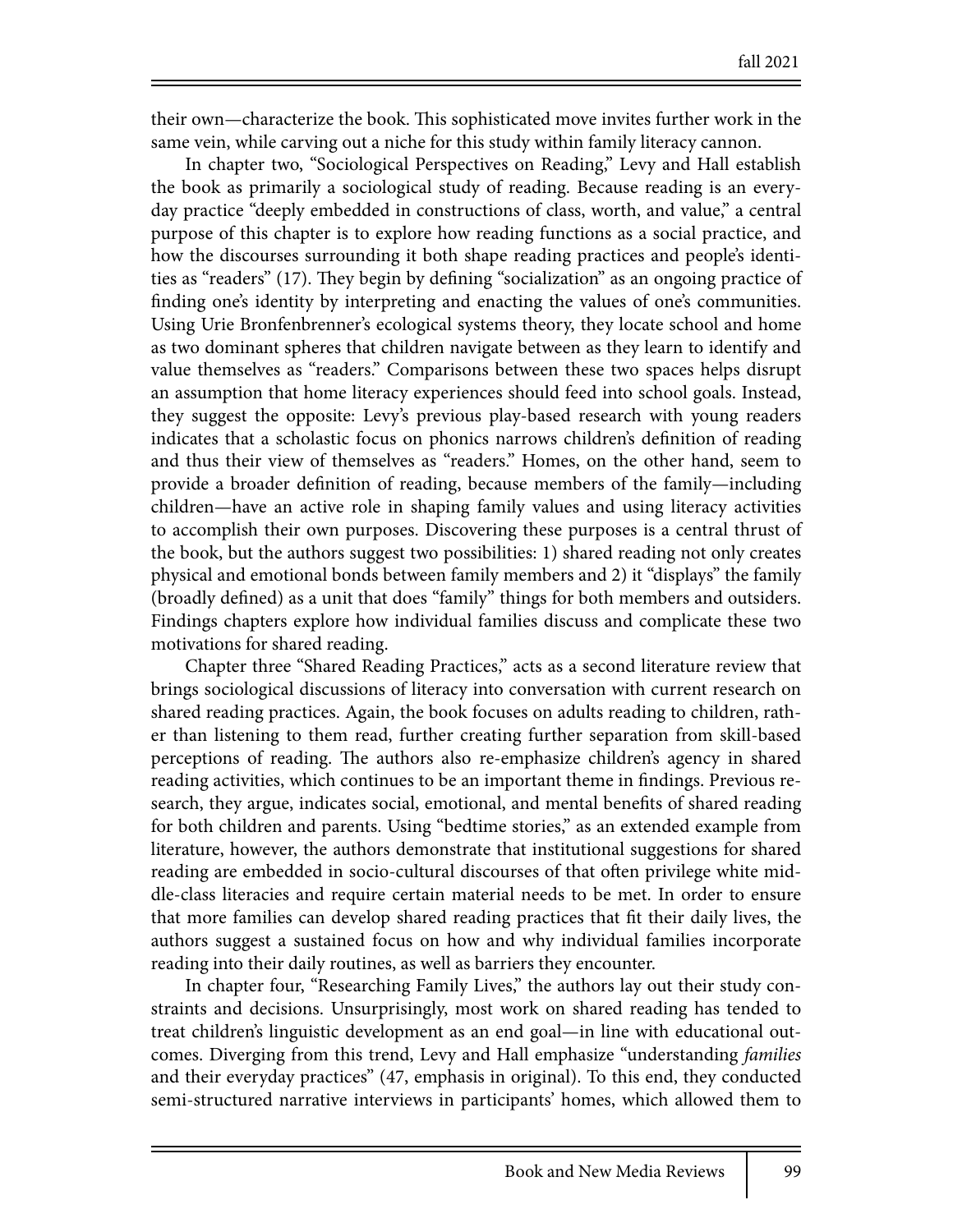ask about family's routines and shared reading's place within the seemingly mundane practices of everyday life. They also asked about parents' current reading practices and memories of reading as children, to understand whether and how previous associations with reading impacted reading with children  $(52-53)$ . The twenty-nine parents interviewed are linguistically, racially, educationally and economically diverse, but are all participants in a broader research program called, "Promoting Language Development by Shared Reading." Participation in this research not only created a natural way to invite families into the study but also might have meant that parents were already reflecting on their shared reading practices. Further, it's likely that the types of families participating would either be invited to or voluntarily attend other family literacy programs, even though findings are not meant to be generalizable. In addition to clearly explained study constraints, a merit of this chapter is Levy and Hall's discussion about the ways they occupied "inside" and "outside" positions in conversations with research participants and the ethical considerations they made as a result. Their awareness of power dynamics and their researcher roles is an important reminder of the tenuous space of research and the need for close attention to the interactions between research methodologies and the real people involved.

Chapter five, "Shared Reading as an Everyday Family Practice," is the first of four chapters reporting trends in study findings, all of which focus on how shared reading time currently fits into family life and how families use it to coordinate their days and build bonds. Practically, families use shared reading to solidify their routines and manage aspects of family life. Specific texts are used to support aspects of parenting, such as teaching family values and reinforcing skills like toilet training. Shared reading might help transition to a different activity or type of energy. Relationally, parents use shared reading to build family bonds, a complex process that parents discussed in diverse ways, including through protecting quality time, establishing their parental identity and granting children agency to decide when and how they read. This discussion builds on the idea of displaying "family-ness" through the activities that family members engage in together. In addition to giving quality time, shared reading was also a sensory experience, providing physical closeness that might not have happened without the mediation of a text. The emphasis on using shared reading to accomplish existing family goals, whether maintaining routines or building close bonds, stands in contrast to interventions that want to add in reading time without asking about the individual family's routines or desires.

Chapter six, "Doing and Sustaining Shared Reading; Parents' Aims and Motivations," turns from reading as part of everyday practice to the reasons that parents intentionally make shared reading a habit. The relationship between these two chapters is organic, but chapter six notes the felt benefits that keep parents engaging in shared reading with their children rather than exploring reading within the "pool of activities that make up everyday family life"  $(82)$ . A significant finding, surprising for the lack of research surrounding it, is parents' focus on the mutual enjoyment found in shared reading times. For some families, and at some times, enjoyment looks like introducing calm and cozy into the wildness of life with toddlers. For others, shared reading tends to be boisterous and energetic, meant to entertain and bring laughter.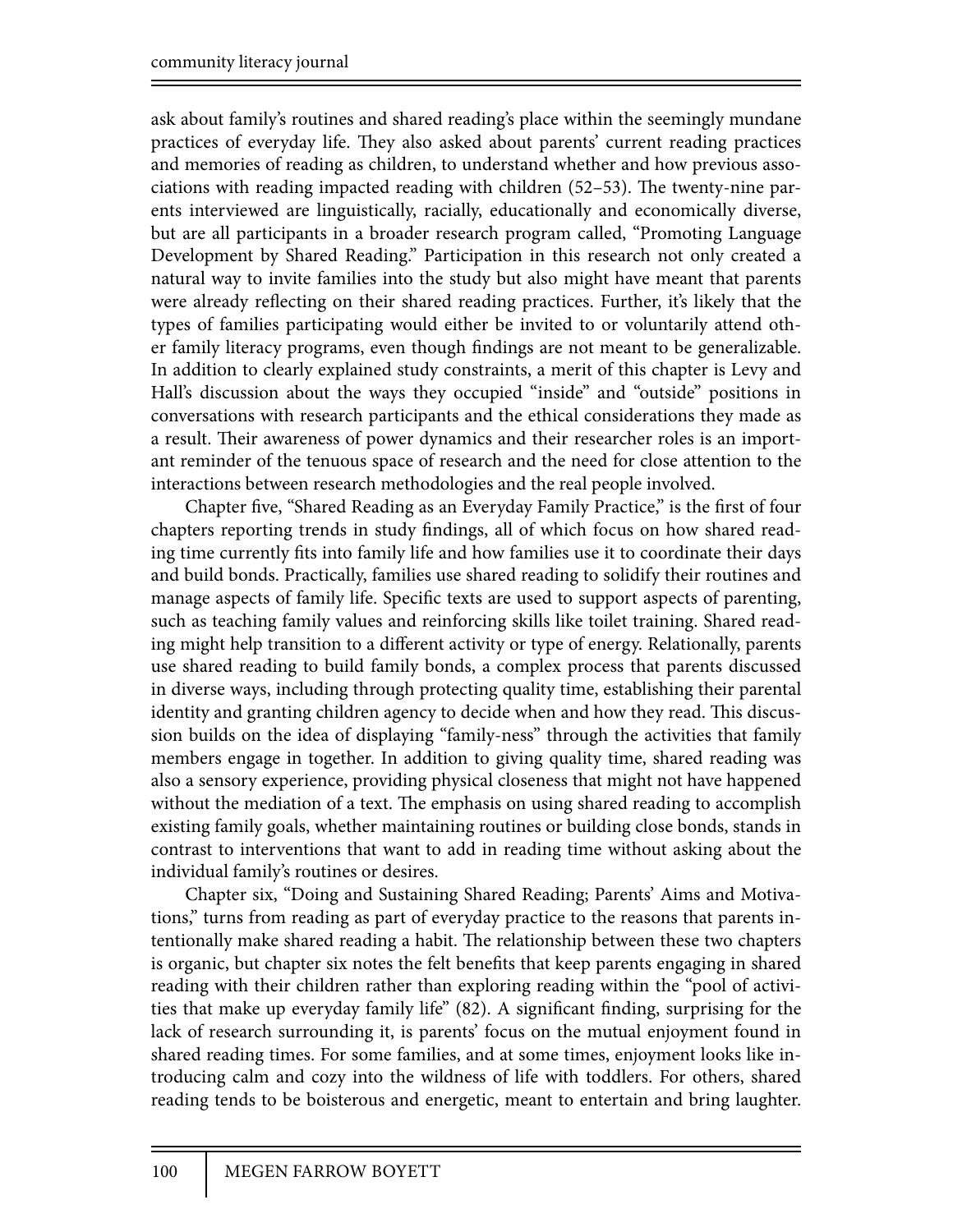Parents consistently reported that 1) they read because they enjoyed the shared time, even if they did not read for pleasure on their own and 2) that if they or their children did not enjoy the time, then they would be less likely engage in it. The enjoyment, then, stems from the atmosphere that shared reading helps to create, and the feedback parents receive from their children, rather than from merely the act of reading itself. For some families, watching their children learn was *part* of receiving positive feedback, but it was not a central motivation. Linguistic development, a central goal in educational programs, is linked with enjoyment, but more like a nice bonus than a motivation. Once again textual engagement serves as a means for creating a certain kind of experience, rather than the goal of the activity. The links between enjoyment, feedback, and to a lesser extent, learning, are key in the following chapters. The intentional ways that Levy and Hall look backward and forward in these finding chapters is useful for researchers, but particularly important for practitioners. The clear scaffolding in these chapters sets up practitioners to align their practices more closely with family motivations.

In chapter seven, "Barriers to Shared Reading," Levy and Hall use findings to extend research identifying what keeps parents from making shared reading a practice. While all but one parent in the Shared Reading Project said that they regularly read with their children, maintaining the habit was not uncomplicated. Seasons of family stress, parents' mental health, and socio-cultural backgrounds that prioritize togetherness, but not necessarily reading, or prioritize education but not reading for pleasure, were all seen to impact habitual engagement in shared reading times. The degree to which barriers impacted shared reading differed from family to family, demonstrating that cultural or class background does not determine a parents' likelihood of reading with their children. On the other hand, families from lower income brackets depended slightly more on positive feedback to continue making reading a habit than did families in higher income brackets. When parents perceived a lack of interest from their children, those from higher income brackets were more likely to push forward, often citing educational reasons, than those from lower income brackets. This is a key takeaway for practitioners and educators hoping to increase reading frequency at home, because the kinds of barriers families list in interviews are less likely to be considered than say, access to reading material, which was not a barrier that any family in the study named. Further*,* increasing *enjoyment* and *positive feedback* may not be a commonly forwarded goal, but Levy and Hall assert that this is a mistake, given that the affective benefits of shared reading hold much greater appeal than the promise of school readiness. In this chapter, Levy and Hall begin to foreshadow the recommendations in later chapters, while maintaining a focus on the individual family unit. An end goal in asking how shared reading fits into the "minutiae" of everyday life, then, is not simply understanding of how reading fits, but a course correction for practitioners seeking to create interventions that work for a greater variety of families.

While the previous three chapters focus on parents' current relationship with shared reading, chapter eight, "Parents' Relationships with Reading," asks whether past experiences with reading—either in school or families of origin—impacts parents' attitudes toward the activity. The authors particularly wanted to know wheth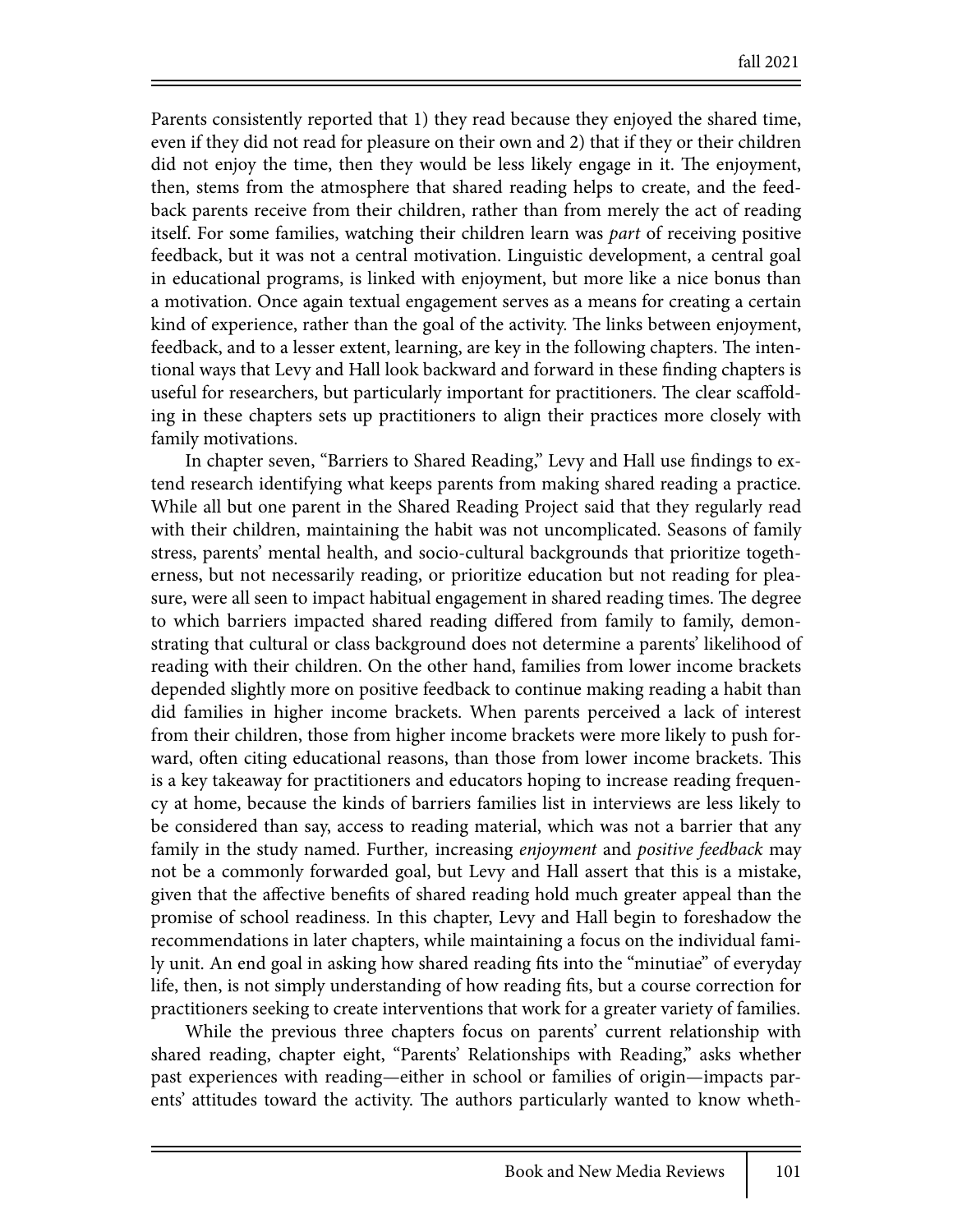er a poor relationship with reading, stemming perhaps from experiences in school, made parents less willing to read with their children. While about a third of parents said they did not enjoy reading for themselves and/or had negative associations with reading as a child, this did not impact their enjoyment of shared reading with their own children. Most of the chapter is focused on this group of parents—who did not read as a child but does read with their own children—in the hopes of finding ways to support current shared reading habits and perhaps help their children continue to enjoy reading. For many of these parents, negative associations stemmed from the narrowed definitions of reading they found in school, struggles with phonics, and memories of being asked to read aloud. With their own children, however, parents did not feel the same pressure to perform and expressed pleasure in the shared experience. Some parents even reported feeling like stronger readers, or finding pleasure reading on their own. Levy and Hall suggest that, following the lead of these families, we should consider *shared reading* as a more expansive concept than mastering language or even gleaning meaning from a text. *Shared reading,* then, includes the sensory and affective aspects of reading as well as the time spent exploring a text. It is often childled and can move back and forth through the pages of a text, skipping over pages or lingering on pictures. It can even include time spent discussing days or telling stories separate from the physical text, since shared reading often facilitates these moments. While the other findings chapters held fascinating insights, I found this one the most rewarding as a reader. I had a sense that parents were undoing some of the harm that a focus on phonetic mastery and reading schemas had caused, through reading with their children. I found myself hoping, as the next chapter turns to implications, that these study results might answer some of the anxiety over "literacy crises" as educators and program organizers help parents find joy in shared reading without a focus on educational milestones.

Chapter nine, "Working with Families to Promote Shared Reading," turns explicitly to practitioners—including pre-school teachers, literacy program organizers, librarians, social workers, and family therapists—helping families include shared reading in their daily lives. This chapter has a different timbre than the findings chapters. While the four previous chapters drew heavily from sociology to tell the stories of family routines, motivations, and values, this chapter acknowledges that such a study can be used to design better interventions to aid in literacy development. The focus on individual families remains, however, as Levy and Hall remind practitioners that "while they may have expertise in areas related to their own profession, the experts in being in this family are this family"  $(137)$ . They thus urge practitioners to ask thoughtful questions about a family's daily practices, including reading, and to encourage shared reading work as it is already happening. Linguistic development, they remind, is a side-effect of time spent with texts, but without a cycle of positive feedback families are unlikely to spend their leisure time in shared reading. Because research shows that toddlers and infants benefit from the stimulation of being read to but are less likely than older children to give obviously positive feedback, practitioners are encouraged to help parents expand their concept of engagement. Far from